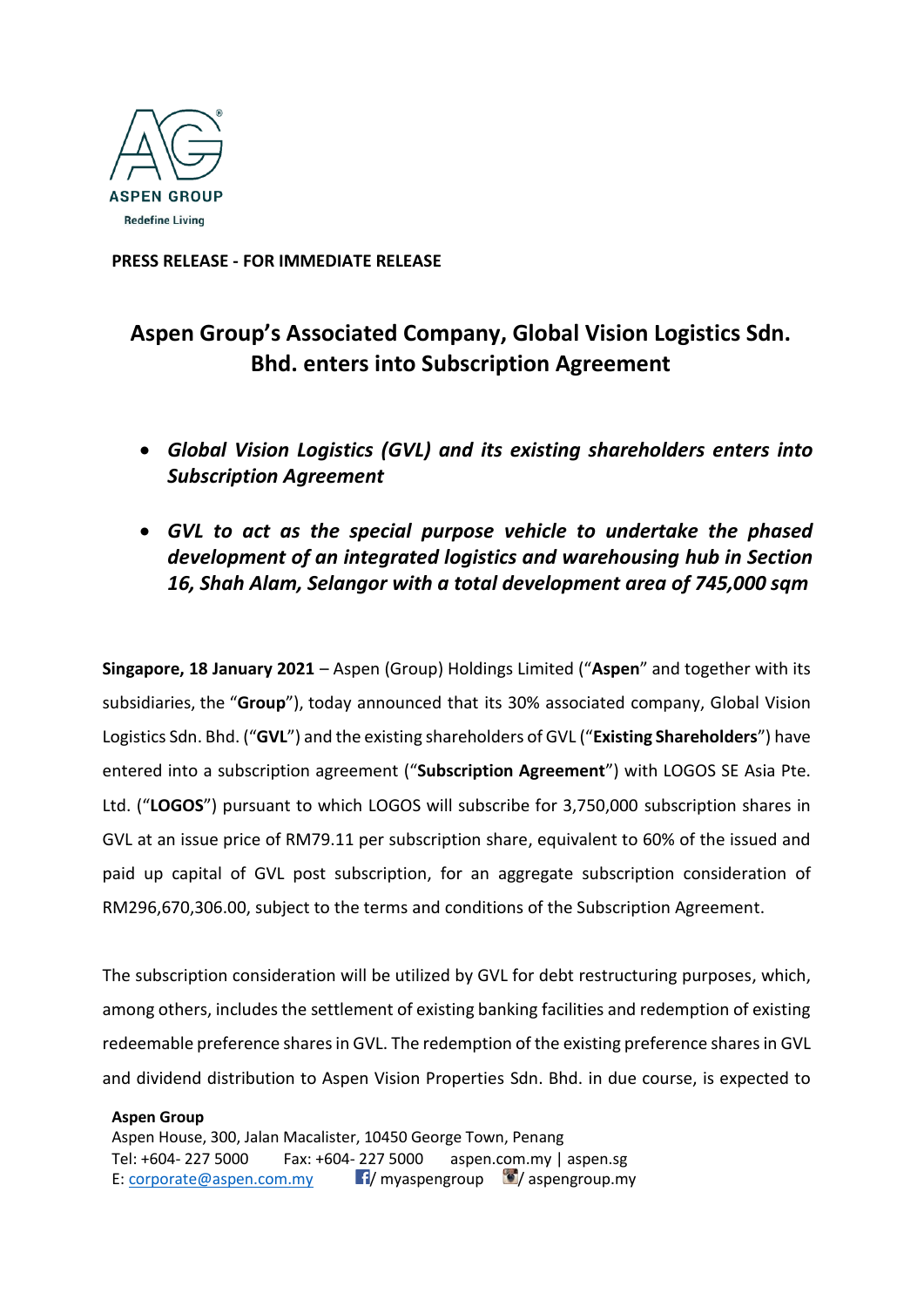amount to approximately RM 84 million. The funds are expected to enhance the Group's cash flow position and will be utilised primarily for the working capital of the Group's existing property development projects and investment in the Group's subsidiary Aspen Glove Sdn. Bhd.

In 2017, GVL acquired 3 pieces of lands collectively measuring approximately 71 acres situated in Section 16, Shah Alam, Selangor (the "**Land**") for the purpose of constructing, developing, operating and managing the Land as an integrated logistics and warehousing facility ("the **Project**").

LOGOS is a leading Asia Pacific logistics real estate specialist with operations across nine countries.

"We are pleased to have LOGOS as a partner for the Project. The logistics and warehousing industry is one of the fastest growing industry due to the rise in demand from the e-commerce business. With LOGOS's experience and track record, we are confident of developing a world class facility and to attract a good tenant mix", said Dato' M. Murly, the Group's President and Chief Executive Officer.

The Land is strategically situated in Section 16 of Shah Alam, Selangor, off the Batu Tiga Toll along the Federal Highway with easy access to major roads and highways as well as public amenities. It also has direct access to the Kampung Jawa KTM station and is parallel to the railway track.

GVL will act as the special purpose vehicle to undertake the Project which will be carried out in phases. The total development area of the Project is expected to be 745,000sqm and the gross leaseable area for the five (5) warehouse blocks will be approximately 505,000 sqm.

The facility will be designed with flexibility to cater to multiple tenants, featuring driveway and

**Aspen Group** Aspen House, 300, Jalan Macalister, 10450 George Town, Penang Tel: +604- 227 5000 Fax: +604- 227 5000 aspen.com.my | aspen.sg E: [corporate@aspen.com.my](mailto:corporate@aspen.com.my)  $\blacksquare$  myaspengroup  $\blacksquare$  aspengroup.my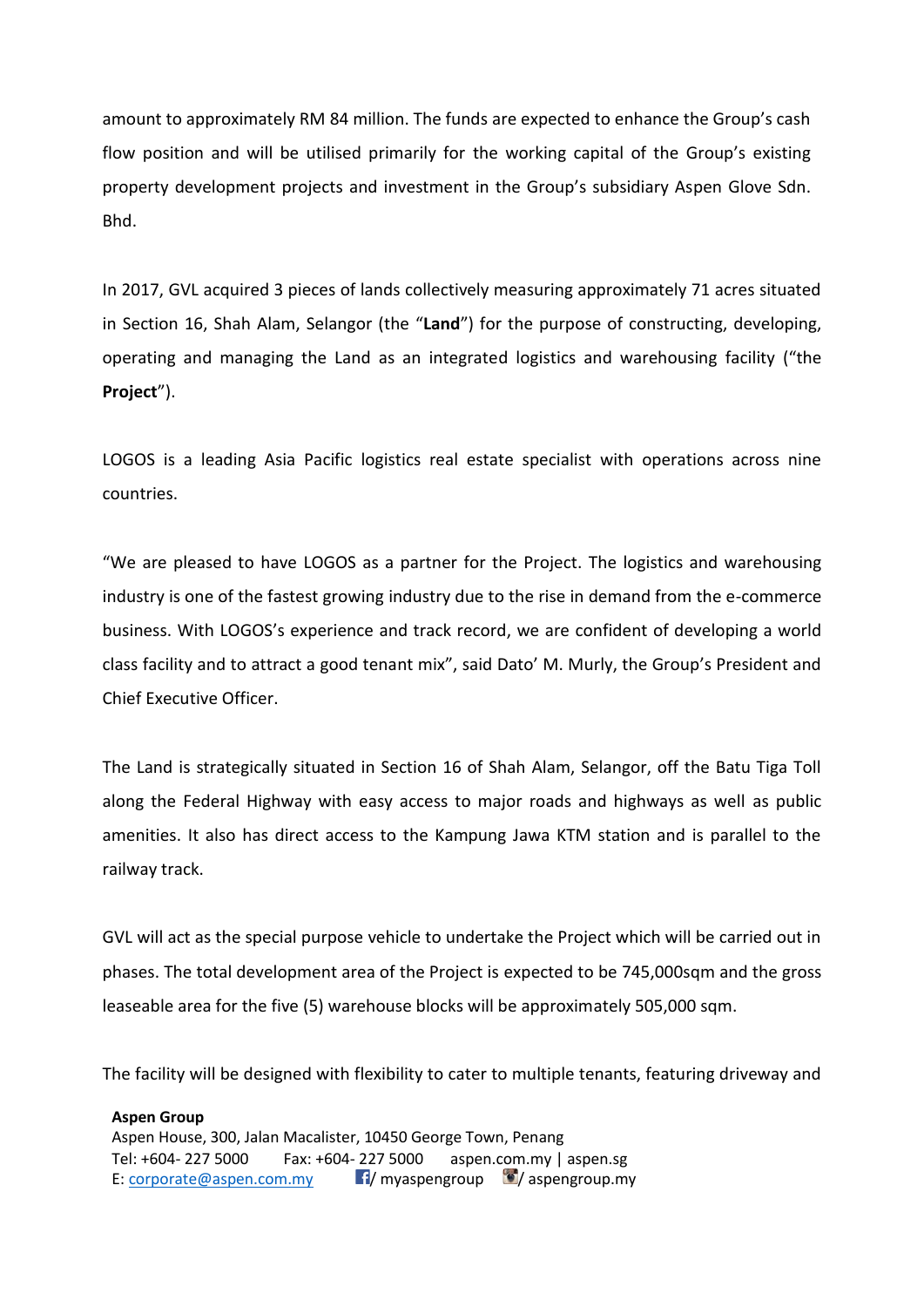ramps for traffic management. The facility will also have cross-docking features that enable minimal inventory holding and fast movement of goods, presenting both cost benefits and logistics efficiencies for tenants.

The Project is conceptualised as a sustainable development, with vast eco-inspired features such as electric vehicle charging stations and natural ventilation to meet the Green Mark Certification.

The Project will also include a drone landing pad, common canteen, workers dormitory, separation between pedestrian and heavy trucks movement and performance-based engineering for fire-fighting system as well as an ideal forklift travel path between dock area and the warehouse depth design.

Upon its completion, the facility is expected to be one of the largest one stop logistics solutions provider in Malaysia.

# **About Aspen (Group) Holdings Limited**

# Property Development Sector

Listed on the SGX-Catalist in 2017, Aspen (Group) Holdings Limited is a Malaysia-based property group developing residential and mixed development properties at strategic locations with good infrastructure and amenities at affordable price points. The Group's flagship project, Aspen Vision City, a 245-acres freehold mixed development project well-located in Bandar Cassia, Batu Kawan - Penang's third satellite city, is a joint-partnership with IKEA Southeast Asia. With a gross development value of over RM13 billion, of which the Group has launched over RM3 billion of properties; Aspen Vision City features the first IKEA Store in the Northern Region of Malaysia and a state-of-the-art regional integrated shopping centre. In addition, the Group also has several property developments in Penang Island and Central Region of Malaysia, which captured a total gross development value of over RM3 billion. Combining its vision and powered by a dynamic team, Aspen Group is poised to make a significant impact in the marketplace and

# **Aspen Group**

Aspen House, 300, Jalan Macalister, 10450 George Town, Penang Tel: +604- 227 5000 Fax: +604- 227 5000 aspen.com.my | aspen.sg E: [corporate@aspen.com.my](mailto:corporate@aspen.com.my)  $\blacksquare$  myaspengroup  $\blacksquare$  aspengroup.my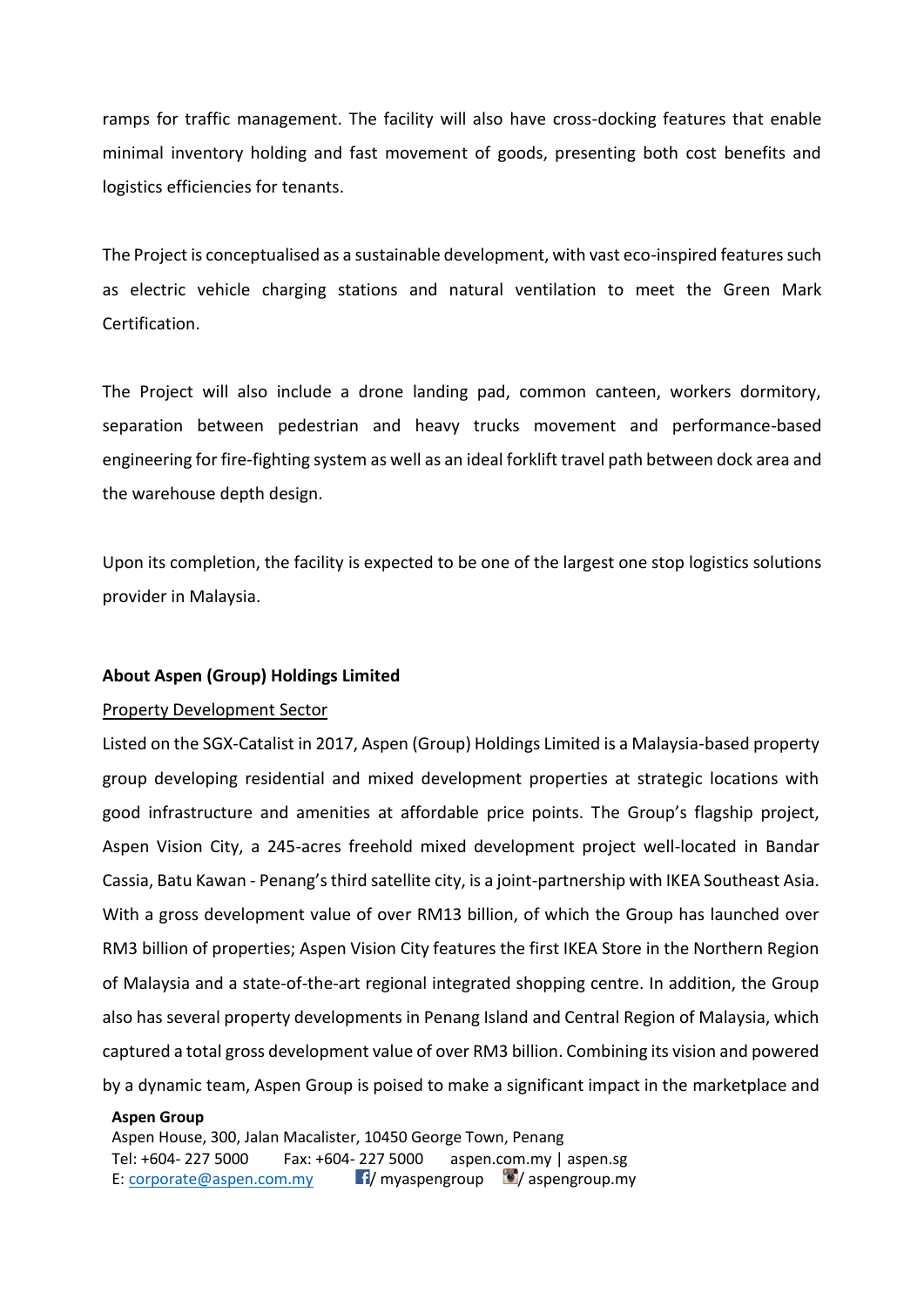scale greater heights in the years to come. For more information about the Group and its projects, please visit http://aspen.sg.

### Food and Beverage Sector – Kanada-Ya

Kanada-Ya SG Pte Ltd secured the master franchise rights from Kanada-Ya UK Ltd, the developer of a system for the operation of specialised authentic Japanese ramen dining outlets under the 'KANADA-YA' brand. Kanada-Ya SG Pte Ltd has the exclusive territorial rights to establish and operate KANADA-YA outlets as well as develop the franchise of KANADA-YA in Malaysia, Thailand and Singapore. Established in 2009 in the small town of Yukuhashi, Fukuoka, Japan, KANADA-YA has since expanded to 14 outlets worldwide- 2 in Japan, 3 in London, 6 in Hong Kong, 1 in Barcelona, and 4 in Singapore. KANADA-YA has been voted the number one ramen in London by The Telegraph and has garnered numerous other accolades under their belt.

### Healthcare Sector - Aspen Glove

Aspen Glove Sdn Bhd is a newly founded manufacturer and distributor of high-quality medical grade latex and nitrile gloves, jointly established by two prominent corporate entities, Aspen Vision All Sdn Bhd and CMY Capital Sdn Bhd. The inception of Aspen Glove is a strategic and timely venture as the global demand for latex and nitrile medical examination gloves continues to surge in healthcare, industrial, F&B, hospitality and travel sectors.

Aspen Glove Sdn Bhd envisions to penetrate the market and gain a reasonable share with strategic planning around pricing, competitors, marketing strategies and distinctive positioning and expand in successive phases to also include own brand manufacturing (OBM) and own distribution network globally. The first phase of the manufacturing facilities is expected to be operational by March 2021 and production to commence gradually from May 2021 onwards with initial capacity of between 1.6 to 1.8 billion gloves annual production capacity leading to the ramping up of its production capacity to 28.1 billion gloves per annum within the next three to five years. For more information on Aspen Glove, please visit http://aspen.sg.